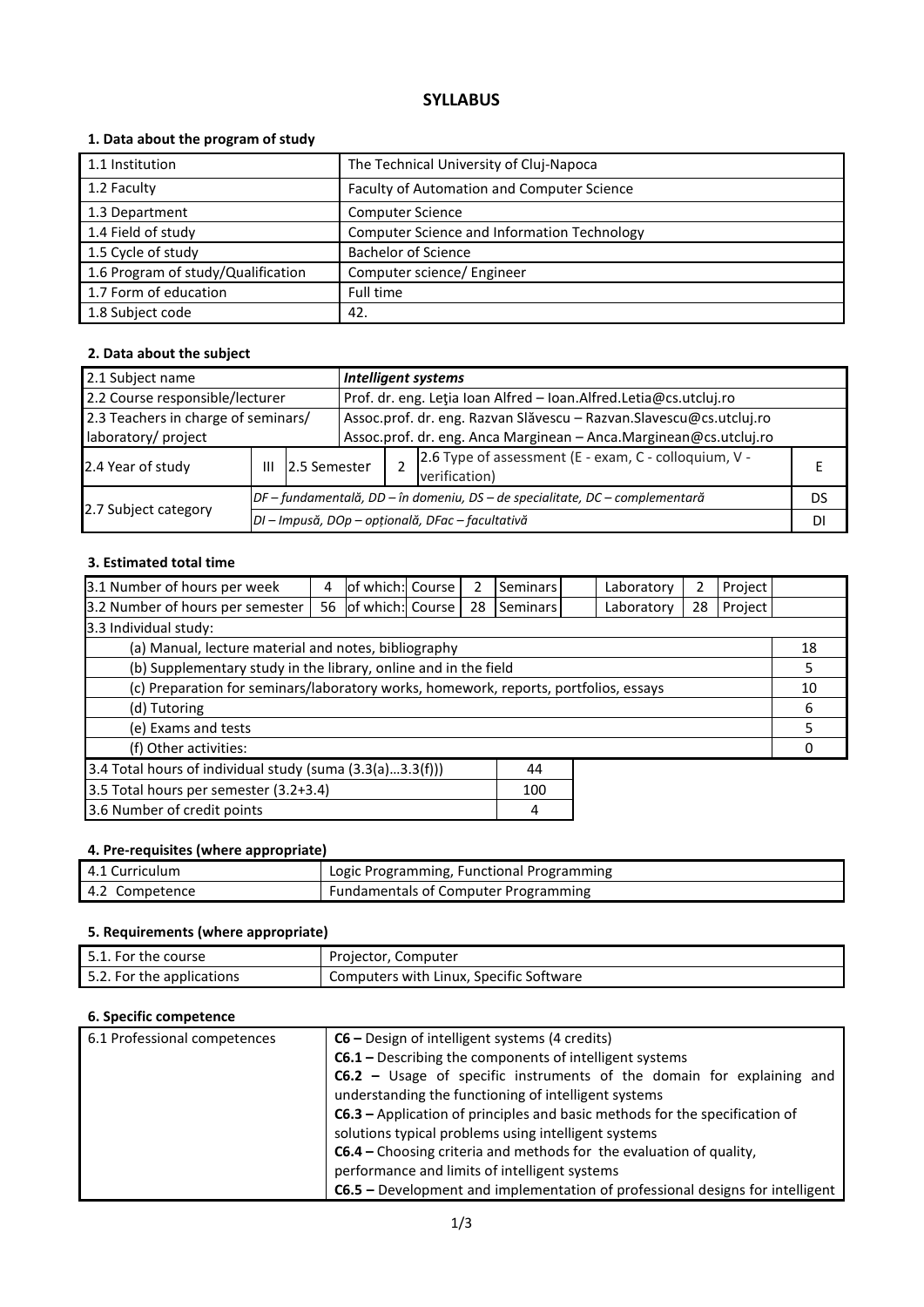|                                                                | tome<br><b>SVST</b><br>7366113 |
|----------------------------------------------------------------|--------------------------------|
| $\overline{\phantom{0}}$<br>-<br>: competences<br>Cross<br>∪.∠ | N/A                            |

# **7. Discipline objective (as results from the** *key competences gained***)**

| 7.1 General objective   | Knowledge of representation and reasoning of fundamental problems of<br>intelligent systems                   |  |
|-------------------------|---------------------------------------------------------------------------------------------------------------|--|
| 7.2 Specific objectives | Fundamental methods for basic representations in intelligent systems:<br>uncertainty, learning, communication |  |

# **8. Contents**

| 8.1 Lectures                                                                           | Hours          | Teaching methods                     | <b>Notes</b> |  |
|----------------------------------------------------------------------------------------|----------------|--------------------------------------|--------------|--|
| Introduction.                                                                          | $\overline{2}$ |                                      |              |  |
| Uncertainty: inference using full joint distributions, Bayes' rule and                 |                |                                      |              |  |
| its use.                                                                               | 2              |                                      |              |  |
| Probabilistic Reasoning: semantics of Bayesian networks, efficient                     |                |                                      |              |  |
| representation, exact inference, approximate.                                          | 2              |                                      |              |  |
| Probabilistic Reasoning over Time: hidden Markov models, dynamic                       | 2              |                                      |              |  |
| Bayesian networks.                                                                     |                |                                      |              |  |
| Making Simple Decisions: utility functions, decision networks, value                   | $\overline{2}$ |                                      |              |  |
| of information.                                                                        |                |                                      |              |  |
| Making Complex Decisions: value iteration, policy iteration,                           | $\overline{2}$ | Slides, Algorithms,                  |              |  |
| partially observable MDPs, game theory.                                                |                | Quality of solutions,                |              |  |
| Learning from Observations: learning decision trees, ensemble                          | $\overline{2}$ | Exceptions,                          |              |  |
| learning.                                                                              |                | Limits in the                        |              |  |
| Knowledge in Learning: explanation-based, relevance information,                       | $\overline{2}$ | representation of the                |              |  |
| inductive logic programming.                                                           |                | real world                           |              |  |
| Statistical Learning Methods: hidden variables, instance-based,                        | 2              |                                      |              |  |
| neural networks, kernel machines.                                                      |                |                                      |              |  |
| Reinforcement Learning.                                                                | $\overline{2}$ |                                      |              |  |
| Association analysis: frequent itemset generation, rule generation,                    |                |                                      |              |  |
| compact representation of frequent itemsets, alternative methods                       | 2              |                                      |              |  |
| of generating frequent itemsets, FP-growth algorithm.                                  |                |                                      |              |  |
| Communication: syntactic analysis, semantic interpretation.                            | $\overline{2}$ |                                      |              |  |
| Perception, representation and action in multi-agent systems.                          | $\overline{2}$ |                                      |              |  |
| Overview on Intelligent Systems: Present and Future.                                   | 2              |                                      |              |  |
| Bibliography                                                                           |                |                                      |              |  |
| Artificial Intelligence: A Modern Approach: Russell, Norvig, Prentice Hall, 2002<br>1. |                |                                      |              |  |
| Tan, Steinbach, Kumar: Data Mining: Association Analysis, 2004<br>2.                   |                |                                      |              |  |
| 8.2 Applications - Seminars/Laboratory/Project                                         | Hours          | Teaching methods                     | Notes        |  |
| Introduction to the documentation for the assignment                                   | 2              |                                      |              |  |
| Studying the documentation for the assignment                                          | $\overline{2}$ |                                      |              |  |
| Studying the design of the tool                                                        | $\overline{2}$ |                                      |              |  |
| Practicing the exercises provided in the archive                                       | 2              |                                      |              |  |
| Understanding the main parts of the software                                           | 2              |                                      |              |  |
| Running the system by tracing at high level                                            | $\mathbf 2$    |                                      |              |  |
| Mastering the running of the system and the examples provided                          | $\mathbf 2$    | Platform,                            |              |  |
| Conceptual design of new examples                                                      | $\overline{2}$ | Documentation,<br>Testing, Examples, |              |  |
| Code for the new examples                                                              | $\overline{2}$ | New examples                         |              |  |
| Testing and debugging the new cases                                                    | $\overline{2}$ |                                      |              |  |
| Measuring the performance of the system                                                | $\overline{2}$ |                                      |              |  |
| Documenting the new scenarios                                                          | $\overline{2}$ |                                      |              |  |
| Comparison of the differences between the cases developed and                          |                |                                      |              |  |
| those provided                                                                         | 2              |                                      |              |  |
| Final evaluation of the exercises developed                                            | $\overline{2}$ |                                      |              |  |
| Bibliography                                                                           |                |                                      |              |  |